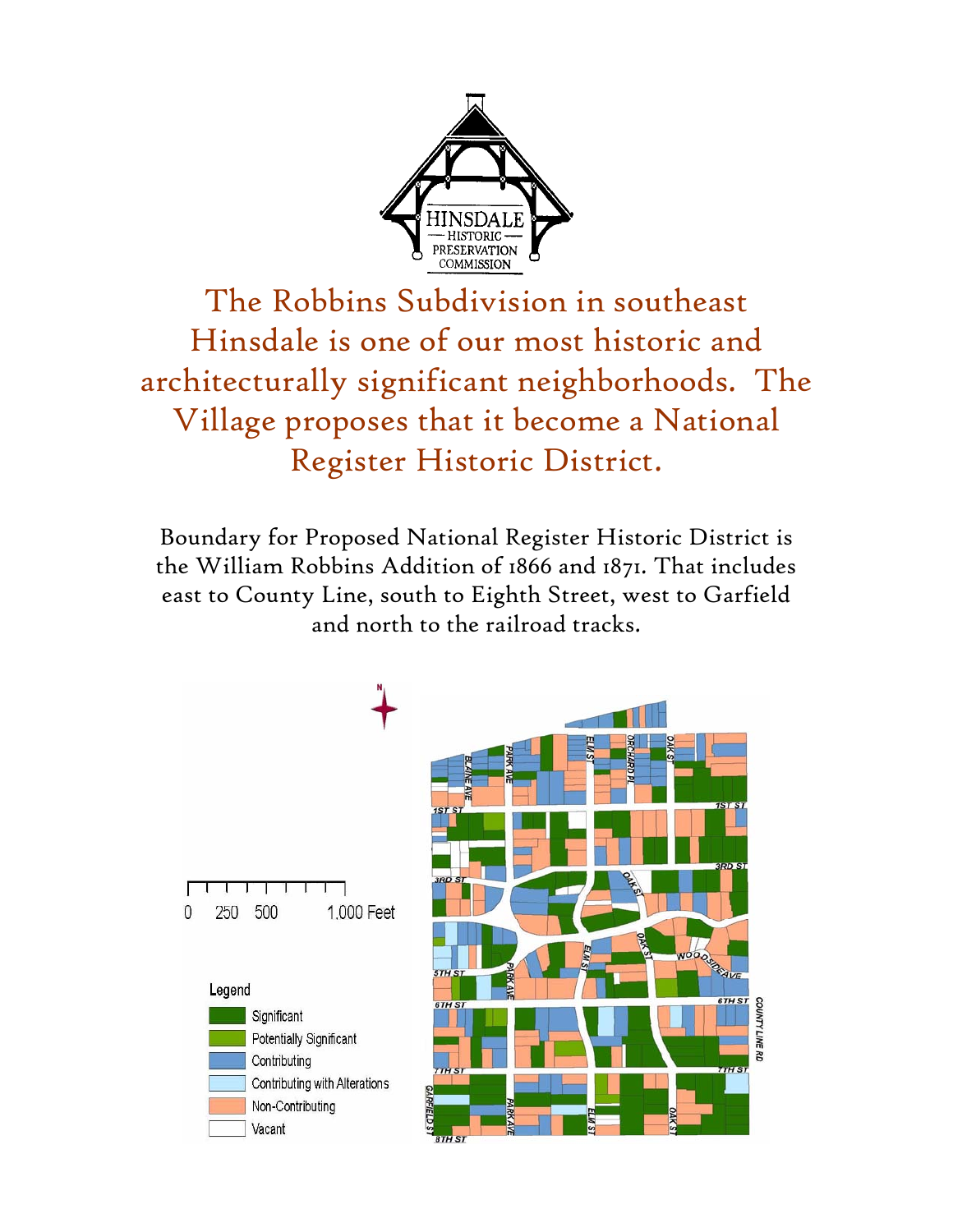### Homes in the Proposed District



### This neighborhood is eligible for National Register Designation because:

- It has architecturally significant homes designed by many famous architects, with a wide diversity of styles.
- This neighborhood was part of the original town plan designed by William Robbins who founded Hinsdale in 1873.
- The middle portion of the district was designed by Horace Cleveland, a famous landscape architect who was inspired by Frederick Law Olmsted. It is unique in that it followed the natural topography, creating a park like setting that varies from the rest of the town.



H. Cleveland's landscape architecture plan for the Robbins Park Addition to Hinsdale 1873.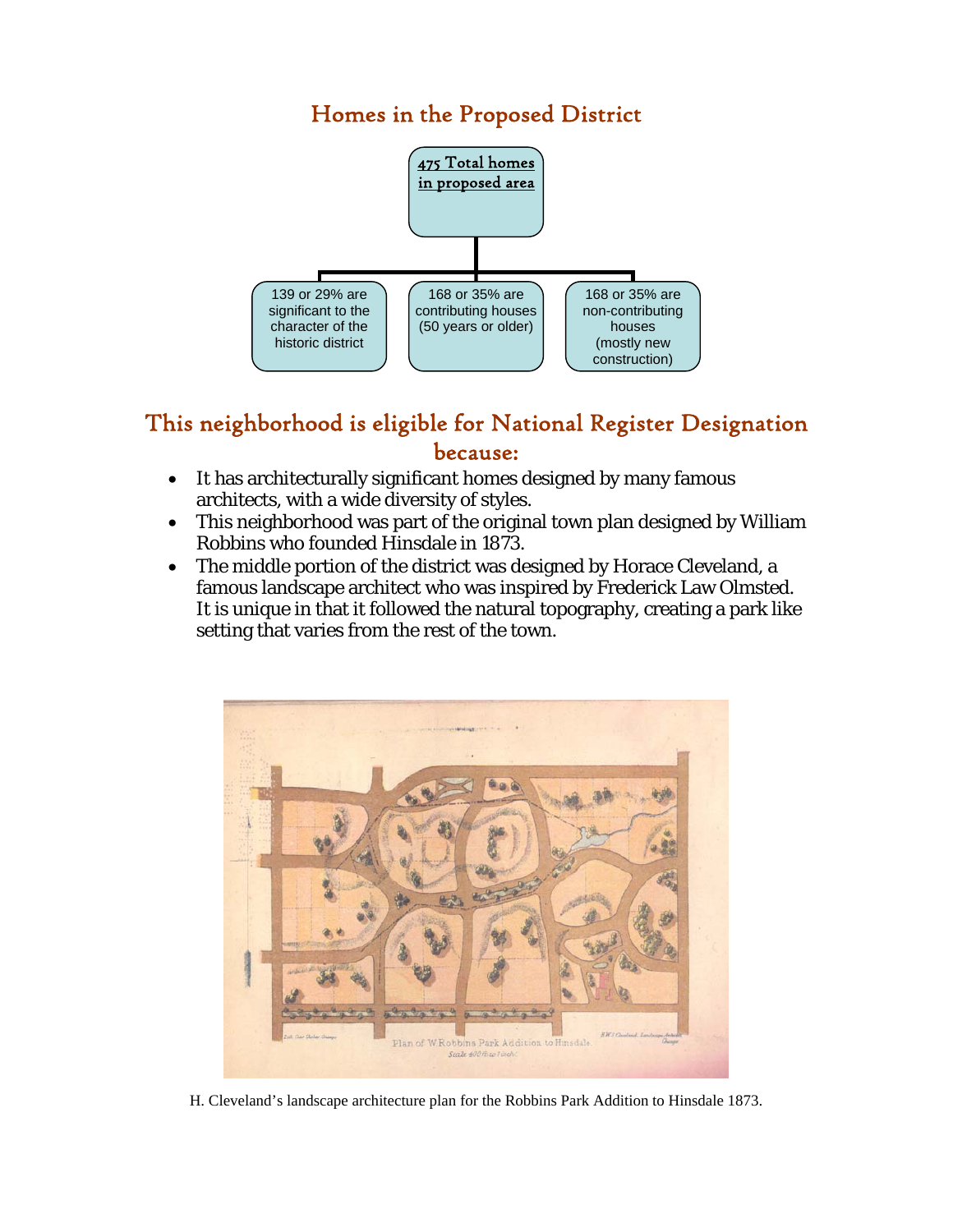### Important architects who designed homes in the proposed district

- *George W. Ashby* -230 E. First
- *Spencer Solon Beman* -405 E. First 741S. County Line 441 E. Eighth, 630 and 635 S. Oak
- *William Gibson Barfield* -441 E. Third, 735 S. Garfield, 324 S. Elm, 506 S. Park, 136 S. Oak, 219 E. First, 443 E. Third
- *Alfred Foster Pashley* -145 E. Fifth and 420 S. Park
- *Eben Ezra Roberts* -231 E. Third *Schmidt, Garden & Erickson* -425 E. Eighth and 632 S. Elm 735 S. Garfield
- *Sheply, Rutan & Coolidge* -244 E. First and 120 S. Elm
- *Spencer and Powers* -323 E. Fourth
- *Philip Duke West* -731 and 740 S. Elm, 430 E. Seventh, 420 E. Third, 436 S. County Line, 730 S. County Line, 711 S. Elm, 418 S. Park,414 E. Sixth, 424 Woodside
- *White & Webert* -720 S. Elm, 720 S. County Line
- *George Maher* 422 S. Oak
- *R. Harold Zook*-430 E. Third , 444 E. Third, 444 E. Fourth, 405 E. Seventh, 46 S. County Line, 417 E. Third, 434 E. Third, 325 E. Eighth,439 E. Sixth



#### **405 E. Seventh**

### Some of the area's significant architectural styles include:

- *Craftsman*-741 S. Garfield
- *French Eclectic* -420 S. Park, 740 S. Elm
- *Gothic Revival* -29 S. Park, 120 E. Fifth
- *Italian Renaissance* -720 S. Elm
- *Prairie* 422 S. Oak, 306 E. Third
- *Queen Anne* -202 E. Fourth
- *Ranch* 610 S. Oak
- *Romanesque Revival* -306 E. First
- *Shingle Style* -138 E. Fourth
- *Tudor Revival* -46 S. County Line, 405 E. Fourth
- *Colonial Revival -*134 S. Park, **329 E. Sixth**

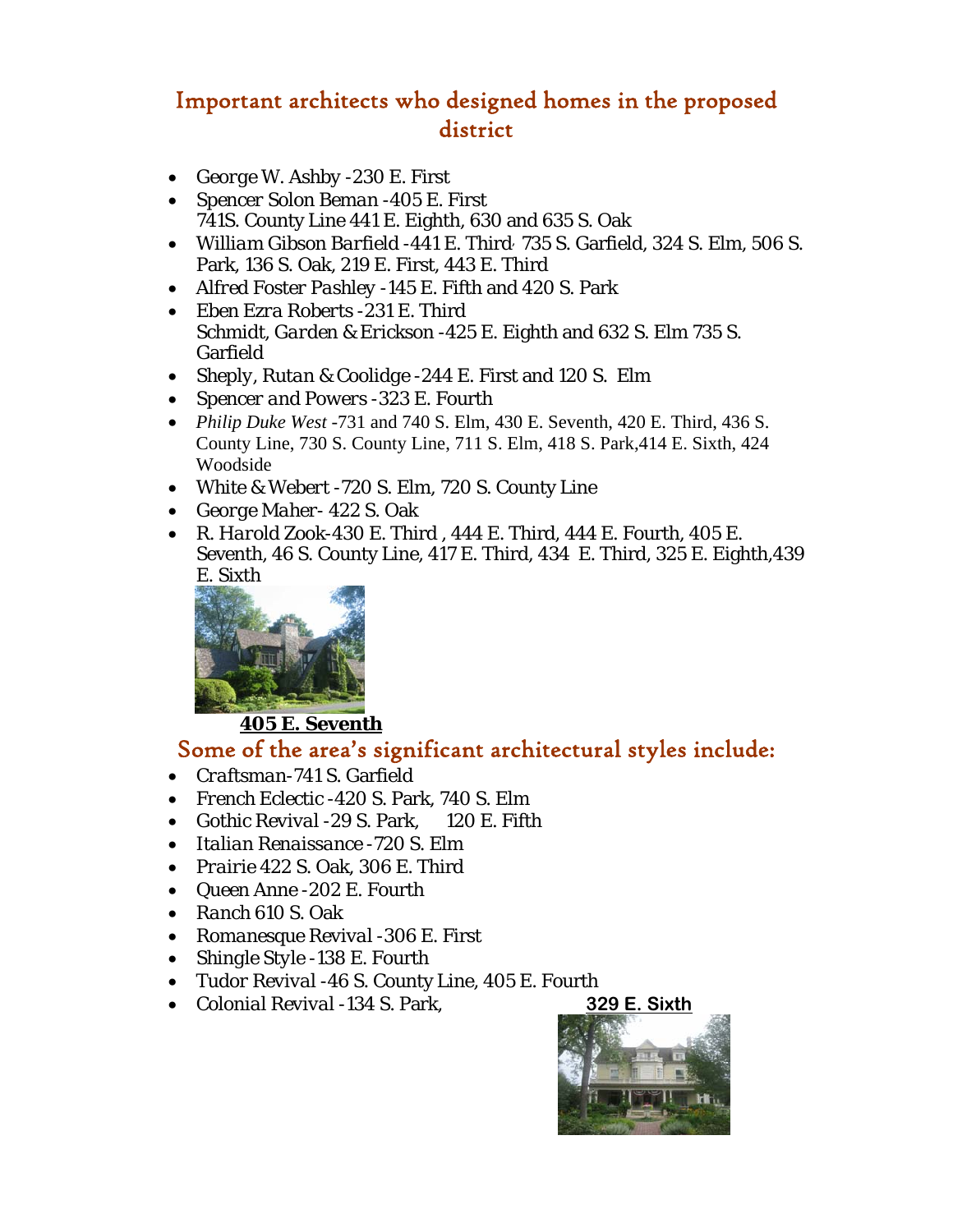### Does Hinsdale have any existing Historic Designations?

- Yes, on May 30, 2006, the National Park Service announced that downtown Hinsdale was listed as a National Register Historic District, encompassing 75 properties.
- There are five individual properties listed on the National Register of Historic Places of which 2 are in the district
	- $\circ$  142 E. 1st St and 329 E. 6<sup>th</sup> St
- Seventeen homes have received Hinsdale Historic Landmark Designation, 7 are in the proposed National Register District
	- o 317 S. Park; 134 S. Park Avenue; 244 E. 1st Street, 27 Blaine; 741 S. Garfield Street; 120 S. Elm; 202 E. 4th St; and



 **735 S. Garfield Street**

Having your neighborhood listed as a National Register Historic District shows great appreciation and admiration of your community's roots, while simultaneously giving it a prestigious title very few neighborhoods hold. The designation of the William Robbins Additions of 1866 and 1871 as a National Register Historic District, will allow the homeowners an opportunity to share in our community's rich history while yielding no property rights.



**317 S. Park Avenue 244 E. First Street** 



July 2007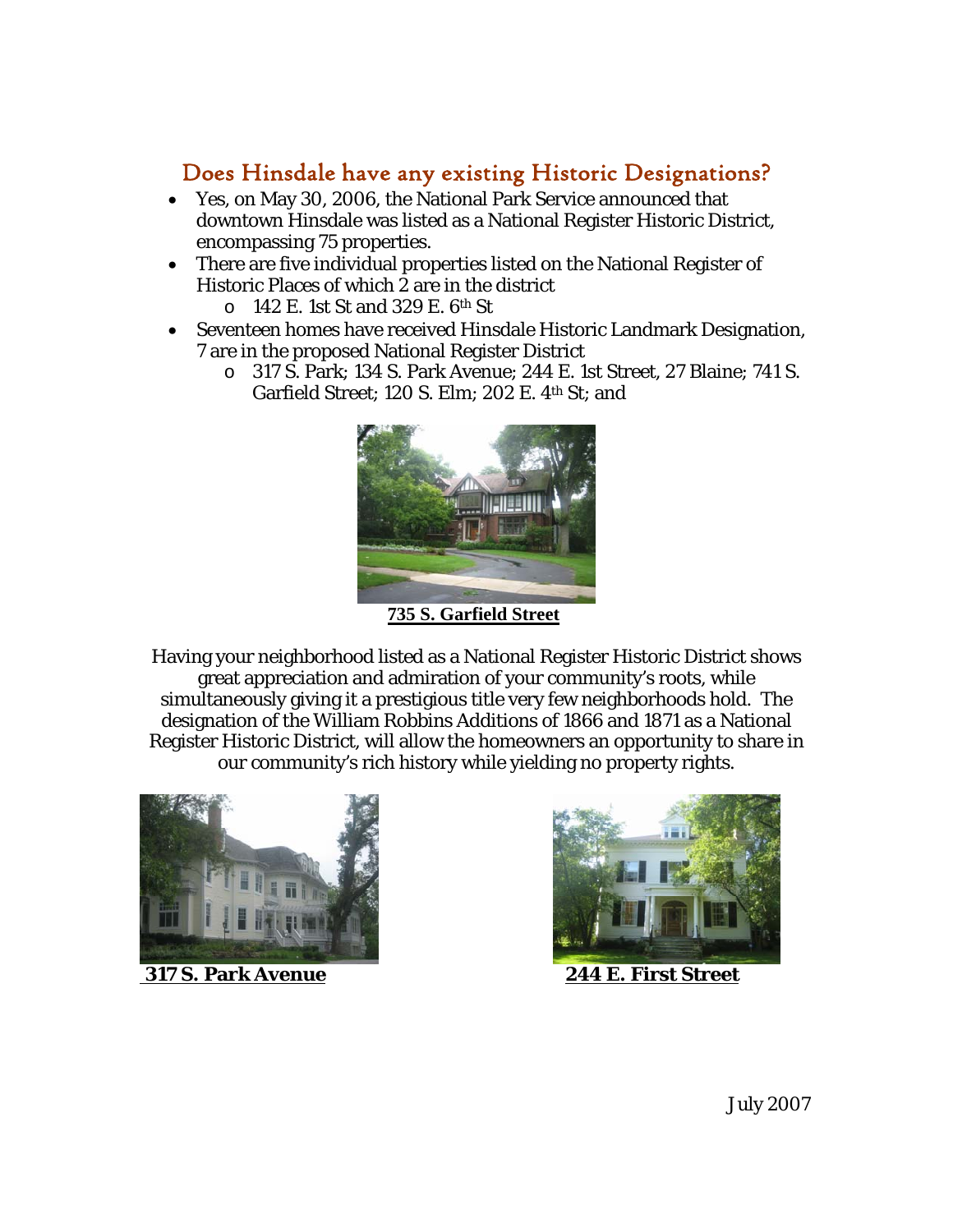## Frequently Asked Questions about National Register Historic Districts



# What is the National Register of Historic Places?

• The National Register of Historic Places is an official listing of neighborhoods, properties, sites, and buildings that reflect the historic development of our nation, states, and local communities. The list is maintained by the National Park Service under the Secretary of the Interior.

### Does National Register listing affect what I can do with my property?

- No**,** Listing on the National Register is wrongly assumed to burden property owners with additional permit requirements for enclosing porches, repairing siding, changing windows, or building additions.
- There is nothing in the regulations for National Register listing that would prevent a private owner from applying any of the aforementioned changes, or even complete demolition.
- National Register listing should not be confused with Local Landmark Designation, whereby the village can impose requirements to property. In Hinsdale, only an owner can apply for landmark status.

### How do properties or neighborhoods get listed on the National Register of Historic Places?

- Nominations are made to the Illinois Historic Preservation Agency that later puts forth an advisory staff opinion.
- If the property is within a Certified Local Government (as it is in the case of Hinsdale), the nomination is forwarded for review and comment on the local level.
- The Illinois Historic Sites Advisory Council conducts a hearing on the nomination and receives the recommendation from Hinsdale.
- If approved by the council, the nomination is sent to Washington DC, where the final determination of eligibility is made by the Keeper of the Register.

\*All interested parties have an opportunity to comment on the proposed designation and the process generally takes 6-12 months.